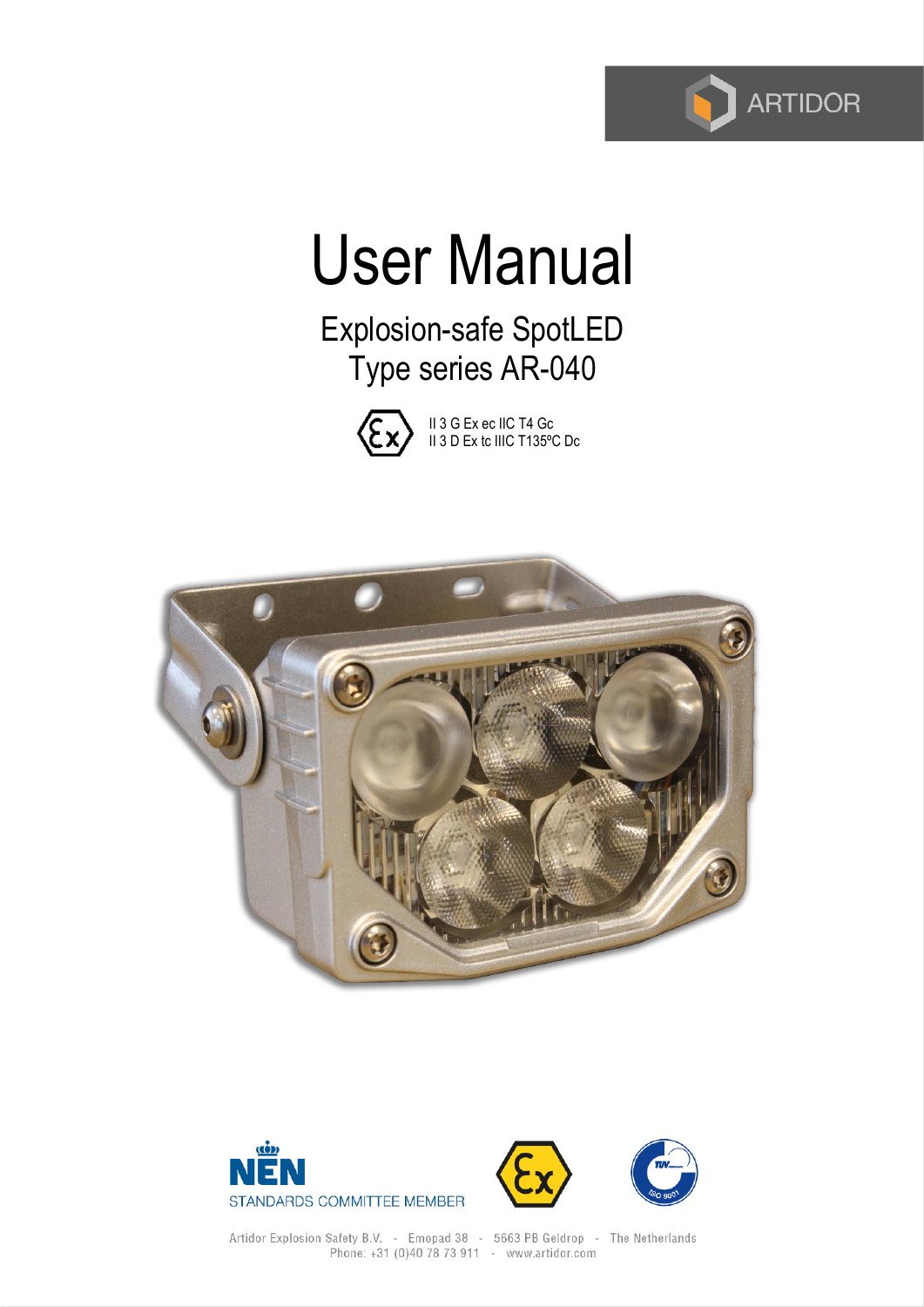

### **1. Safety Instructions**

The AR-040 SpotLED is an explosion-safe product suitable for use in hazardous areas with explosion hazard from flammable gases, vapors, mist and dust, classified as Zone 2 or Zone 22.

This manual must be read and understood for safe use of the SpotLED. All warnings and instructions must be followed.

- Installation must be carried out by personnel trained and qualified in explosion safety taking the instructions mentioned on the equipment and in this manual into consideration. Local regulations that apply to the installation must be followed.
- Connect this equipment to the direct current supply voltage for which it is designed.
- Isolate electrical power to the SpotLED before electrical installation.
- The transparent lens can be electrostatically charged. Only use a damp cloth to clean the lens. Do not use solvents.
- Either decommission the SpotLED or do not use it when it is damaged.
- During installation of the SpotLED national safety regulations must be observed.
- Only use the SpotLED under the environmental conditions for which it is specified. Deviating environmental conditions can contribute to damage to the equipment and may lead to possible danger to the life of the user.
- Do not use the SpotLED at temperatures deviating from the specified ambient temperature range.
- Follow all instructions written on the equipment and as mentioned in this manual.
- Repairs may only be carried out by the manufacturer or by a person appointed by the manufacturer.
- Modifications to the equipment or changes to the design are not permitted.
- The product may only be used for the function for which it is designed and shall be maintained in a good and clean condition.

If these instructions are not followed, the explosion safety of the equipment cannot be guaranteed. The equipment could then endanger the life of the user and could cause the ignition of an explosive atmosphere. Consequently, Artidor as the manufacturer will waive any responsibility.

### **2. Description**

The SpotLED combines high-performance and energy-efficiency with state-of-the-art LED technology, making it suitable for a wide range of applications. The robust SpotLED can successfully be applied on construction sites, transport vehicles, forklifts, lathes, or milling machines, in gardens, or for the illumination of facades; SpotLED puts everything in the right light. The light output of the 12 Watt SpotLED is equivalent to that of a 75 Watt halogen spot.

The SpotLED is available with LED optics at an angle of 10° (spotlight), 38° (wide-angle light), or a combination of both (work light).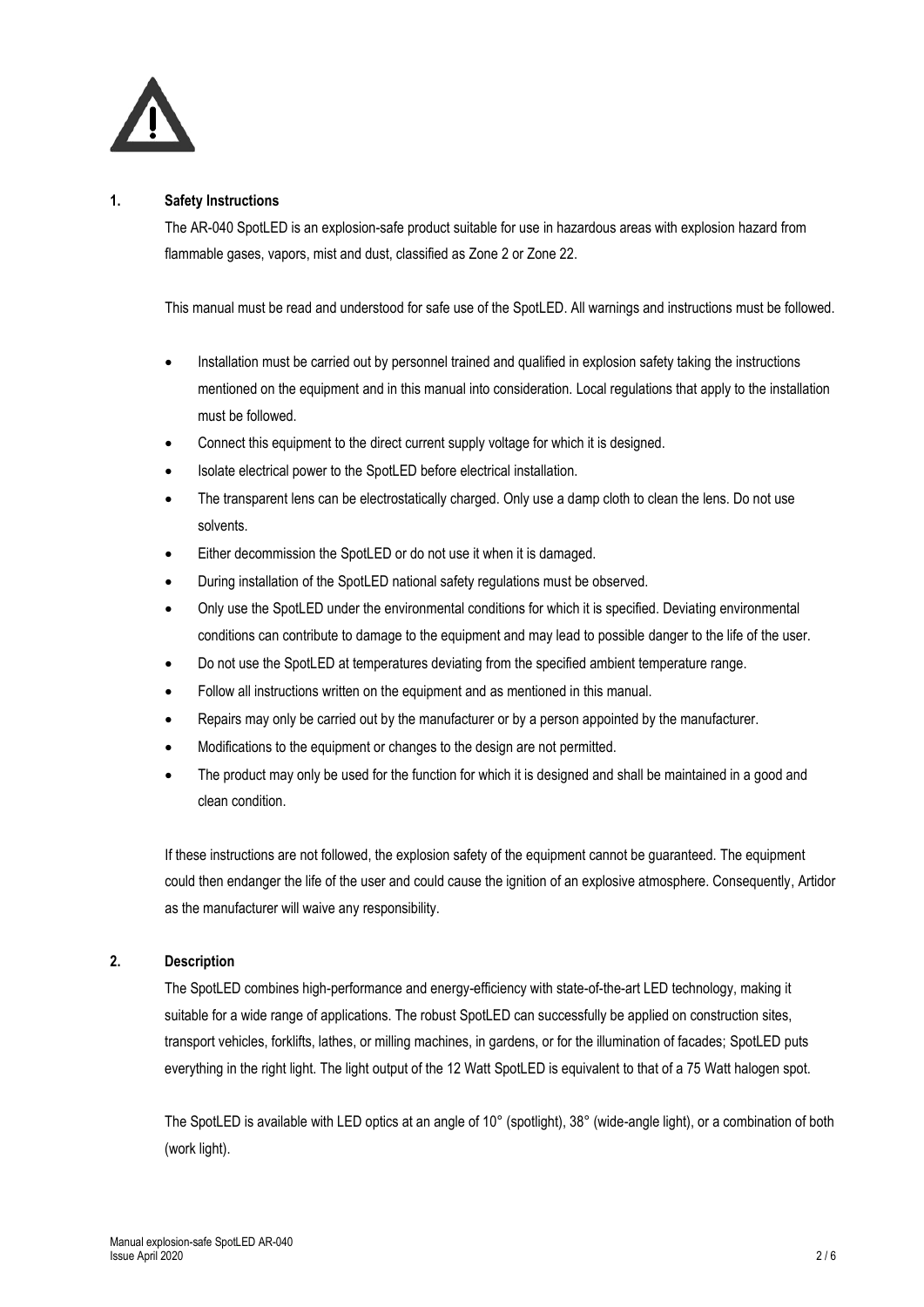The cable has a standard length of 5 meters. Due to the stainless steel bracket and the large 155° rotation angle, the SpotLED is suitable for mounting against walls or sloping surfaces.

### **3. Characteristics**

The characteristics of the SpotLED can be summarized as follows:

- Robust SpotLED with ingress protection level IP67
- Light source: 5 PowerLEDs, 3 Watt each
- 780 Lumen
- Coated aluminum housing, stainless steel bracket, powder coated
- Available in two different housing colors
- Obtainable in various beam angles with different optics
- Provided with a fixed cable
- Manufactured on the basis of the European Directive 2014/34/EU (ATEX 114)
- Suitable for use in gas and dust hazardous areas classified as zone 2 and 22
- Explosion safety category and protection degree against ignition applied: II 3 G Ex ec IIC T4 Gc II 3 D Ex tc IIIC T135˚ C Dc
- Protection degree against the ingress of water and dust IP67 according EN 60529
- Suitable for internal and external use
- Rotation angle from -50° to +105°

### **4. CE - Marking**

The SpotLED complies to the European Directives for EMC and ATEX and integral to the Low Voltage Directive. With regard to explosion safety the SpotLED has been designed and manufactured on the basis of the essential health and safety requirements of European Directive 2014/34/EU (ATEX 114) relating to Group II Category 3GD. Harmonized European construction standards have been applied fulfilling the essential requirements of the directives. For more details refer to section 6 "Technical data" or to the EU Declaration of Conformity on the last page of this manual.

### **5. Application**

The explosion-safe SpotLED series AR-040 have been designed for and are suitable for use in hazardous classified areas due to flammable gases, vapors, mist, fibers and dust. Because they are explosion-safe and certified on the basis of Group II Category 3GD of the ATEX Directive they are suitable for use in the following types of zones in explosion hazardous areas:

- for combustible gases, vapors and mist: zone 2
- for combustible fibers and dust: zone 22

The parts used are all manufactured from corrosion resistant materials and are resistant to the effects of most common chemicals.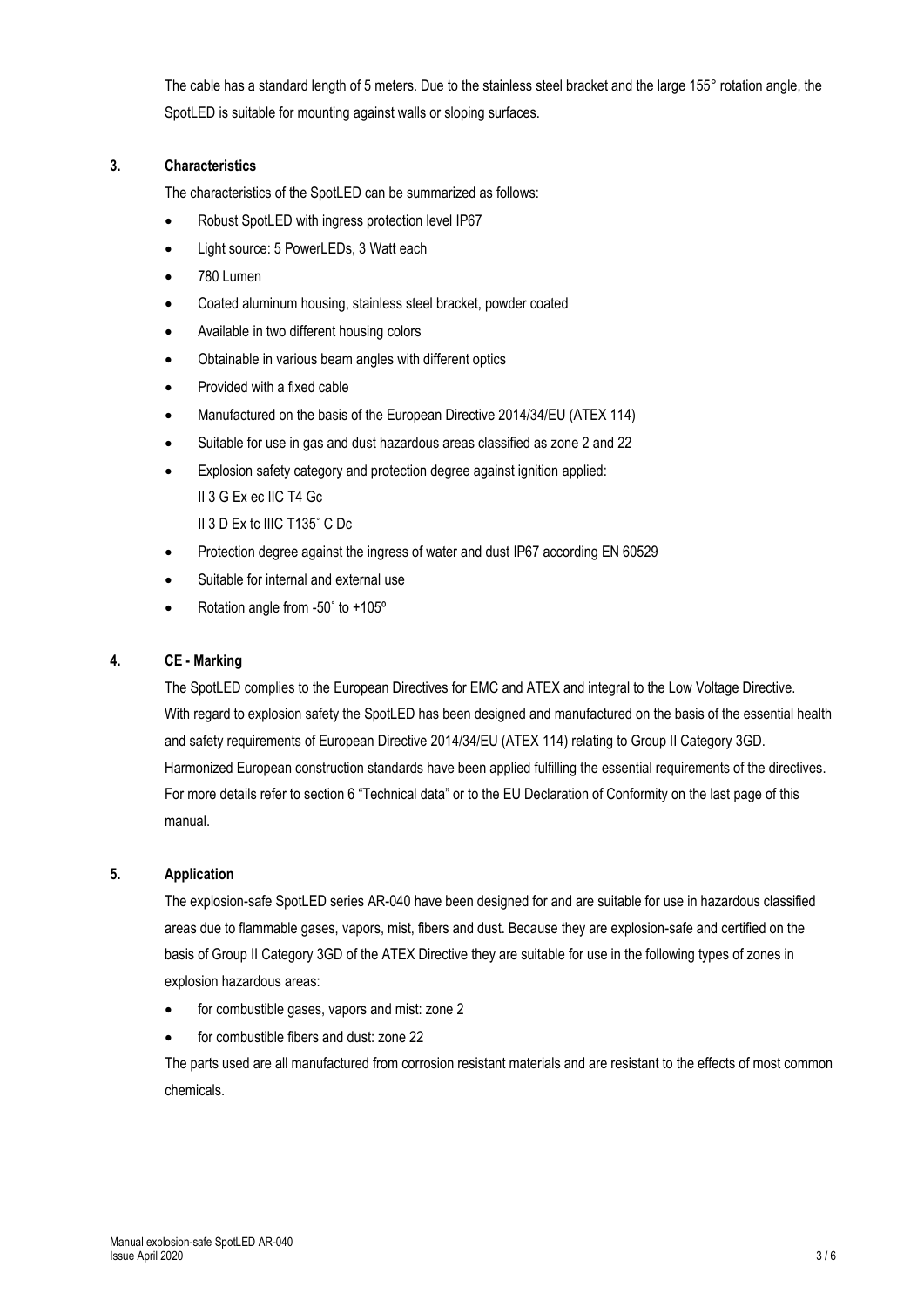### **6. Technical Data**

| Explosion safety category:   | II 3GD                                                                   |  |
|------------------------------|--------------------------------------------------------------------------|--|
| Protection against ignition: | Ex ec IIC T4 Gc, Ex tc IIIC T135°C Dc                                    |  |
| Conformity:                  | European Directive 2014/34/EU (ATEX) and 2014/30/EU (EMC)                |  |
| Standards applied:           | EN 60079-0:2018, EN 60079-7:2015 / A1:2018 and EN 60079-31:2014          |  |
| Ambient temperature:         | $-30$ °C to $+50$ °C                                                     |  |
| Material housing:            | Die cast aluminum housing and stainless steel bracket coated in the same |  |
|                              | color. Polycarbonate impact-resistant safety glass                       |  |
| Dimensions (L x W x H):      | 120 x 62 x 87 mm                                                         |  |
| Light source:                | Cree 3 Watt PowerLEDs (5x), 780 Lumen                                    |  |
| Light color:                 | Neutral white (~6700 K)                                                  |  |
| Power supply:                | 12 - 30 VDC                                                              |  |
| Power consumption:           | 500 mA @ 24 VDC, 950 mA @ 12 VDC                                         |  |
| Ingress protection level:    | IP67 according to EN 60529                                               |  |
| Beam angles:                 | 10° to 38° (depending on the optics used)                                |  |
| Rotation angle:              | $-50^{\circ}$ to $+105^{\circ}$                                          |  |
| Light strength:              | 780 Lumen                                                                |  |
| Circumstances of use:        | Exterior and interior use                                                |  |
| Electrical connection:       | Fixed cable, length 5 meters (brown = $+24$ VDC, white = 0 V, green =    |  |
|                              | ground / earth)                                                          |  |
| Weight:                      | 540 grams                                                                |  |

### **7. Marking and warning on the equipment**

To the SpotLED the marking label as shown below will be attached.

 $CE \&$ 

## ARTIDOR Explosion Safety

Geldrop, The Netherlands

SpotLED AR-040/110 - 5 x 10°  $-30$  °C < Ta < +50 °C II 3 G Ex ec IIC T4 Gc, II 3 D Ex tc IIIC T135°C Dc 12-30 VDC, 950 mA, IP67 Cert. ARTIDOR 20ATEX9999 Year 2020 TF & Serial No.: AS123456

### **8. Installation instructions**

- Installation of explosion-safe equipment such as this product must be carried out by personnel specially trained and qualified to do this, following the relevant requirements of the installation standard EN 60079-14.
- For the installation and use of this product the relevant safety regulations and also the generally recognized latest state of the technology apply.
- During assembly, care must be taken that the framework, screws and surface are strong enough to take the weight of the SpotLED.
- Isolate power from the electrical supply cable prior to installation.
- Mount the SpotLED on a metal frame or structure connected with ground (equipotential bonding).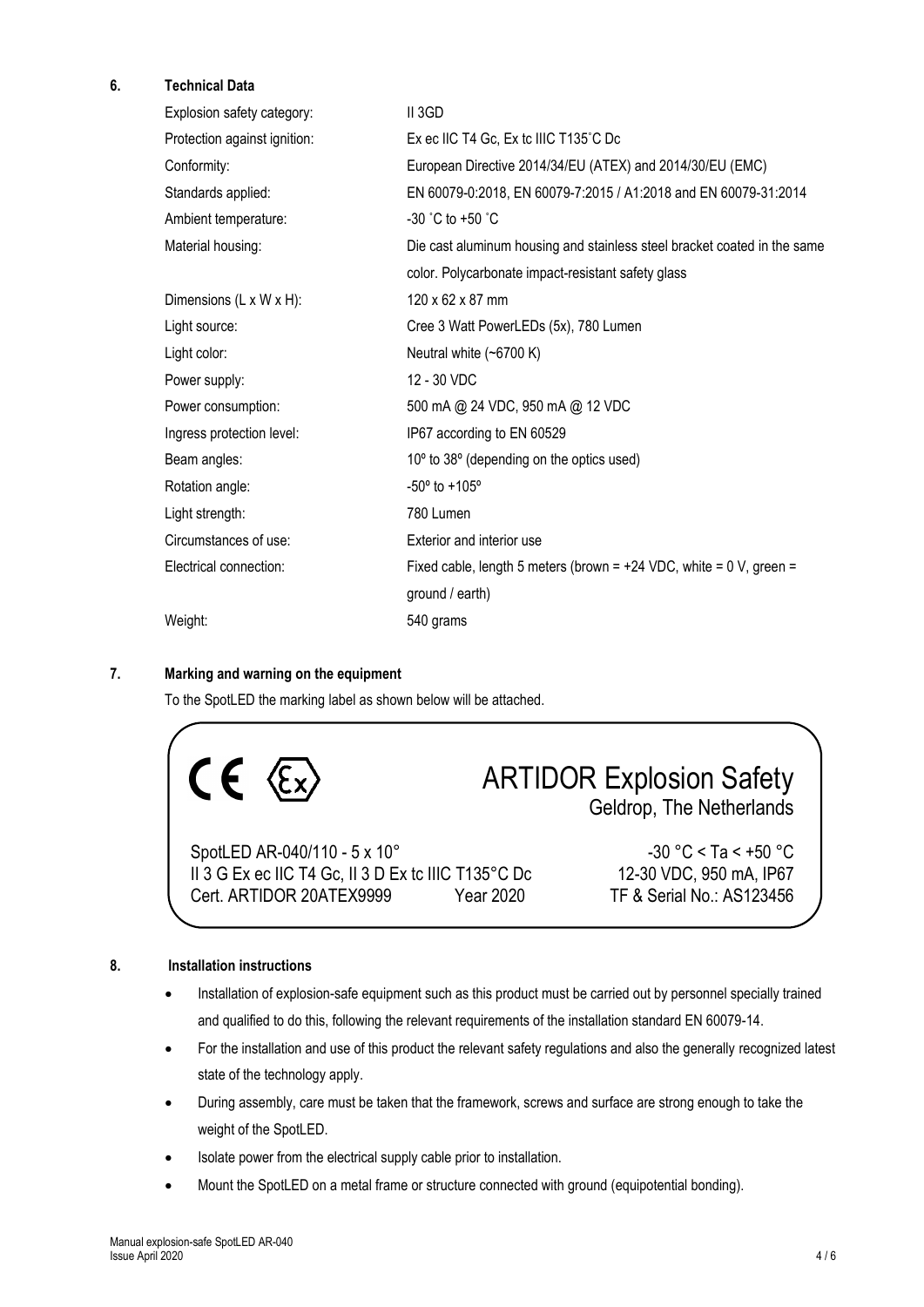- Install the connection cable and make sure that it is protected from mechanical and chemical influences.
- Connect the end of the cable in a proper way to an external connection box and ensure this is done professionally. The connection box is not supplied. Use a connection box that it is suitably protected for the (explosion hazard) classification of the surroundings in which it will be used.
- The connection cable has three cores for the following connections:

| Green / yellow: | Earth or equipotential bonding | Green / Yellow $+\!\!+\!\!$ |
|-----------------|--------------------------------|-----------------------------|
| Blue:           | Neutral (-)                    | <b>Blue</b>                 |
| Brown:          | Positive $(+)$                 | $\times$                    |
|                 |                                | <b>Brown</b>                |

### **9. Maintenance**

For the maintenance of the SpotLED the requirements as stated in EN 60079-17 apply.

If the SpotLED and the connection cable are no longer in good condition or are very dirty or damaged they must be repaired or cleaned immediately.

The power supply to the SpotLED must be switched off and may only be restored after the maintenance has been carried out and approved.

The advised maintenance cycles for the SpotLED depends on the specific use and must therefore be agreed upon with the user for the expected use.

#### **10. Repair**

Except for the transparent lens and the bracket, none of the parts of the SpotLED can be repaired or replaced. If repairs are carried out in an incompetent manner, the explosion-safety of the SpotLED can no longer be guaranteed. Therefore it is preferred that the SpotLED is returned to the manufacturer for repair.

### **11. Removal / re-use**

The equipment can be completely processed as electronic waste. For processing regarding disposal or reuse of the product and its packaging, national disposal and environmental laws and legislation must be taken into consideration.